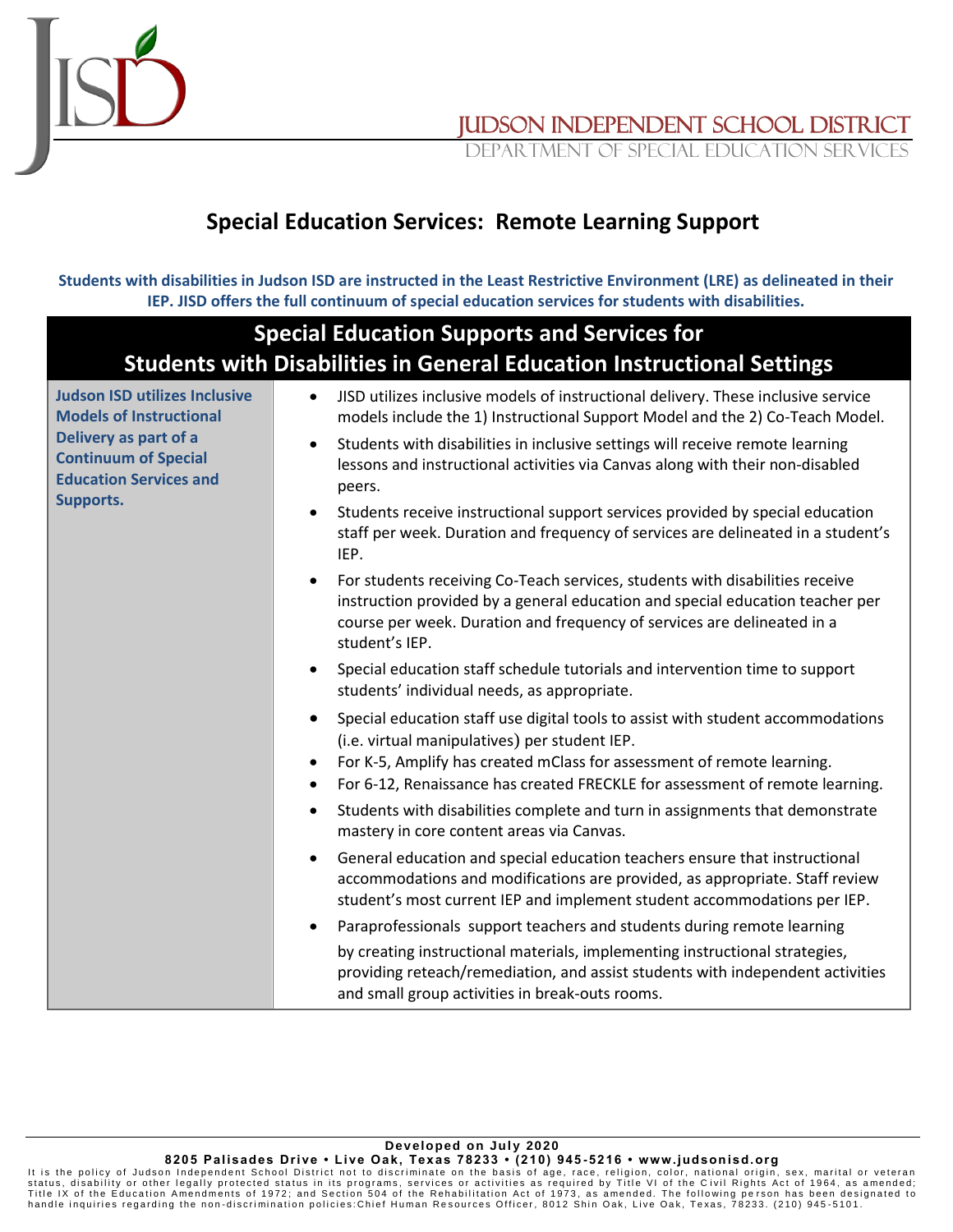

| <b>Special Education Supports and Services for</b><br><b>Students with Disabilities in Special Education Instructional Settings</b>                                      |                                                                                                                                                                                                                                                                                                                                                                                                                                                                                                                                                                                                                                                                                                                                                                                                                                                                                                                                                                                                                                                                                   |  |  |  |
|--------------------------------------------------------------------------------------------------------------------------------------------------------------------------|-----------------------------------------------------------------------------------------------------------------------------------------------------------------------------------------------------------------------------------------------------------------------------------------------------------------------------------------------------------------------------------------------------------------------------------------------------------------------------------------------------------------------------------------------------------------------------------------------------------------------------------------------------------------------------------------------------------------------------------------------------------------------------------------------------------------------------------------------------------------------------------------------------------------------------------------------------------------------------------------------------------------------------------------------------------------------------------|--|--|--|
|                                                                                                                                                                          | Students with disabilities can receive direct instruction provided by a special<br>education teacher, per their IEP. Students must have a demonstrated need for<br>extensive accommodations and a demonstrated need for extensive support from<br>special education staff in order to access key elements of the curriculum.                                                                                                                                                                                                                                                                                                                                                                                                                                                                                                                                                                                                                                                                                                                                                      |  |  |  |
|                                                                                                                                                                          | Direct instruction is provided through remote learning lessons and instructional<br>activities via Canvas.                                                                                                                                                                                                                                                                                                                                                                                                                                                                                                                                                                                                                                                                                                                                                                                                                                                                                                                                                                        |  |  |  |
| <b>Judson ISD special education</b>                                                                                                                                      | Students in Behavior and Academic Curriculum (BAC) programs and Resource<br>programs utilize TEKS-based instruction and district resources taught to non-<br>disabled students.                                                                                                                                                                                                                                                                                                                                                                                                                                                                                                                                                                                                                                                                                                                                                                                                                                                                                                   |  |  |  |
| teachers provide direct<br>instruction to students with<br>disabilities as part of a<br><b>Continuum of Special</b><br><b>Education Services and</b><br><b>Supports.</b> | Structured collaboration occurs with special education teachers,<br>paraprofessionals, and related service providers.<br>For students in Early Childhood Special Education, Life Skills, and APPLE<br>programs, ULS & Vizzle data tracking and assessment tools are utilized to<br>measure student understanding. The Unique Learning System (ULS), an alternate<br>curriculum, is used to instruct students in these programs.<br>In collaboration with teaching staff, paraprofessionals provide guided and<br>independent practice lessons to students in remote break out rooms via Canvas.<br>Paraprofessionals support teachers and students during remote learning<br>by creating instructional materials, implementing instructional strategies, and<br>providing reteach/remediation and independent activities in break-out rooms.<br>Special education teachers review student's most current IEP and implement<br>student accommodations per IEP.<br>Special education staff use digital tools to assist with student accommodations<br>(i.e. virtual manipulatives). |  |  |  |

|                                                                                                | <b>Speech and Related Services</b>                                                                                                                                                                                                                                                 |
|------------------------------------------------------------------------------------------------|------------------------------------------------------------------------------------------------------------------------------------------------------------------------------------------------------------------------------------------------------------------------------------|
| <b>JISD provides speech and</b><br>related services to eligible<br>students with disabilities. | Speech and related services are provided to students with disabilities who are<br>eligible for these services. Service providers utilize remote learning and other<br>instructional methods to provide services. Individual, small group services are<br>provided, as appropriate. |
|                                                                                                | Digital resources are available to staff for student use in the area of speech and<br>related services. Digital resources can be utilized by parents.                                                                                                                              |

## **Developed on July 2020**

**8205 Palisades Drive • Li ve Oak, Texas 78233 • (210) 945 -5216 • www.judsonisd.org**

lt is the policy of Judson Independent School District not to discriminate on the basis of age, race, religion, color, national origin, sex, marital or veteran<br>Title IX of the Education Amendments of 1972; and Section 504